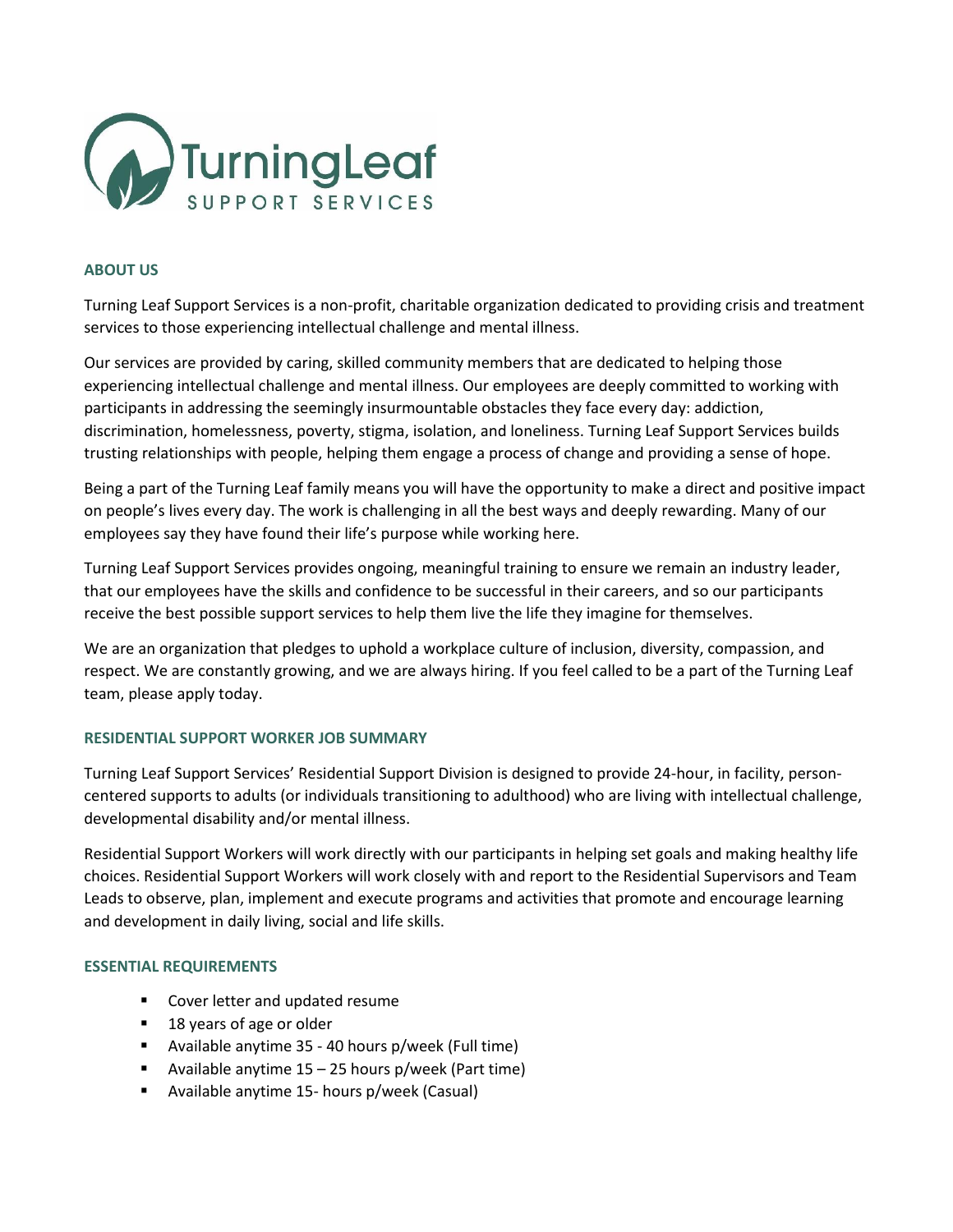- Clear Criminal Record Check with Vulnerable Sector Check, Adult Abuse Registry Check and Child Abuse Registry Check (no older than 3 months)
- Valid Standard First Aid / CPR Certification
- **■** Minimum one-year direct support experience working in a residential or community setting
- Completion of a Post-Secondary Education in Human Services (Certificate, Diploma or Degree) is considered an asset
- Three employment references

# **QUALITIES AND QUALIFICATIONS**

Turning Leaf Residential Support Workers must possess the capacity to be aware of and control one's emotions. Moreover, Residential Support Workers must be able to handle interpersonal relationships judiciously, empathetically, and professionally while executing their responsibilities and providing Turning Leaf's personcentered supports.

In addition, every Residential Support Worker must possess experience with and skills in:

- Excellent written and oral communication skills
- Working with adults who are living with an intellectual challenge, mental illness and who are in conflict with the law
- De-escalating aggressive behavior
- Conflict resolution skills
- Aptitude towards managing crisis

## **SUMMARY OF JOB DUTIES AND RESPONSIBILITIES**

Care and Supervision of the residents- includes, but not limited to:

- Helping residents with daily activities
- Supervising, guiding, and directing residents
- Monitoring and/or administering medications
- Monitoring basic medical care and follow-ups
- Ensuring fire safety and Public Health Standards are maintained
- Maintaining required records
- Consulting with supervising agency, licensing authorities and other agencies involved with resident care
- Encouraging residents to participate in social/recreational activities

## Dietary/Food Services- includes, but not limited to:

- Menu planning
- Preparing and serving food consistent with Canada's Guide to Healthy Eating
- Preparing special diets
- Consulting food service specialists and licensing personnel, as required
- Cleaning food, preparation and eating areas